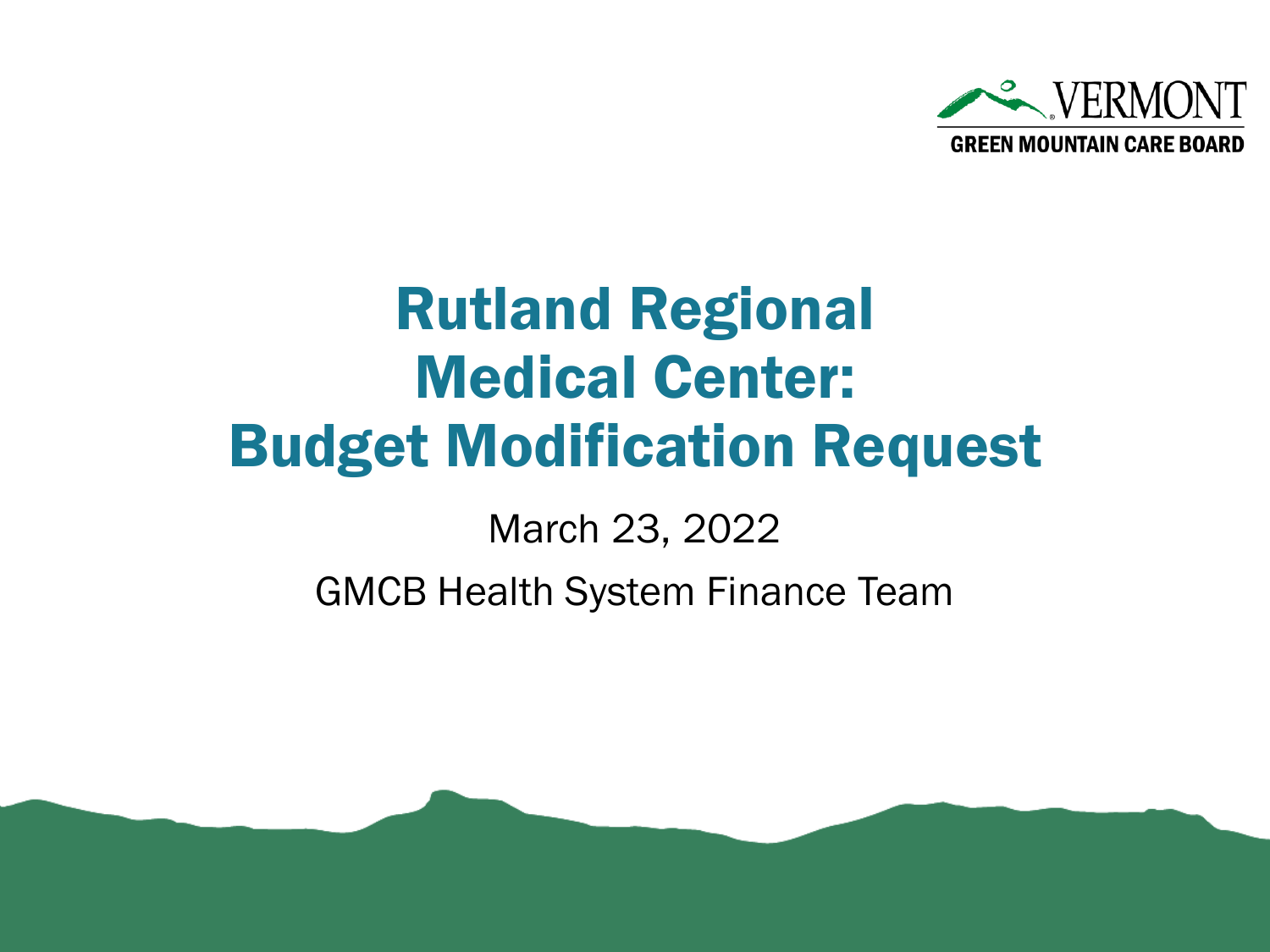## Legal – GMCB Rule 3.000



#### **3.401 Budget Performance Review and Adjustment**

(a) The Board may conduct an independent review of a hospital's performance under the budget established for it by the Board at any time, including in response to an application for an adjustment made by a hospital pursuant to 18 V.S.A. § 9456(f). This review shall take into consideration the following factors:

- (1) the variability of a hospital's actual revenues, taking into account the resources of payers and the methods of payment used by the payers;
- (2) the hospital's ability to limit services to meet its budget, consistent with its obligations to provide appropriate care for all patients;
- (3) the financial position of the hospital in relation to other hospitals and to the health care system as a whole, using the statistics developed from information submitted in compliance with the uniform reporting manual;
- (4) the hospital's performance under budgets identified or established under subchapter 7 of Chapter 221 of Title 18 of Vermont Statutes Annotated for the previous three years and its budget projections for the next three years; and
- (5) any other considerations deemed appropriate by the Board, including but not limited to other instances in which a hospital has less than full control over the expenditures limited by the budget.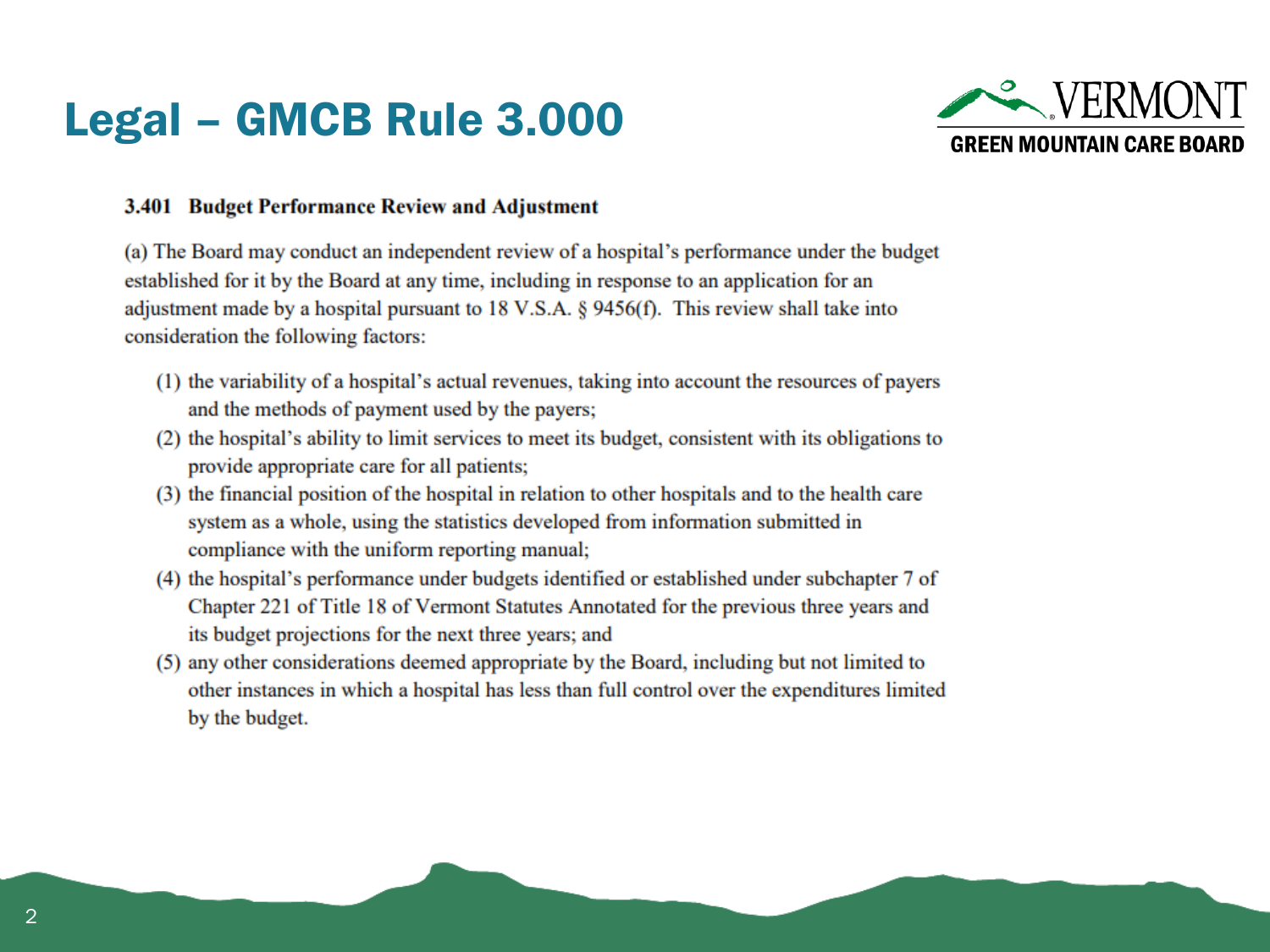# Public Comment (as of 3/22/2022)

- 3 overall public comments:
- 1 Sarah Teachout BCBS
- 2 Members of the public

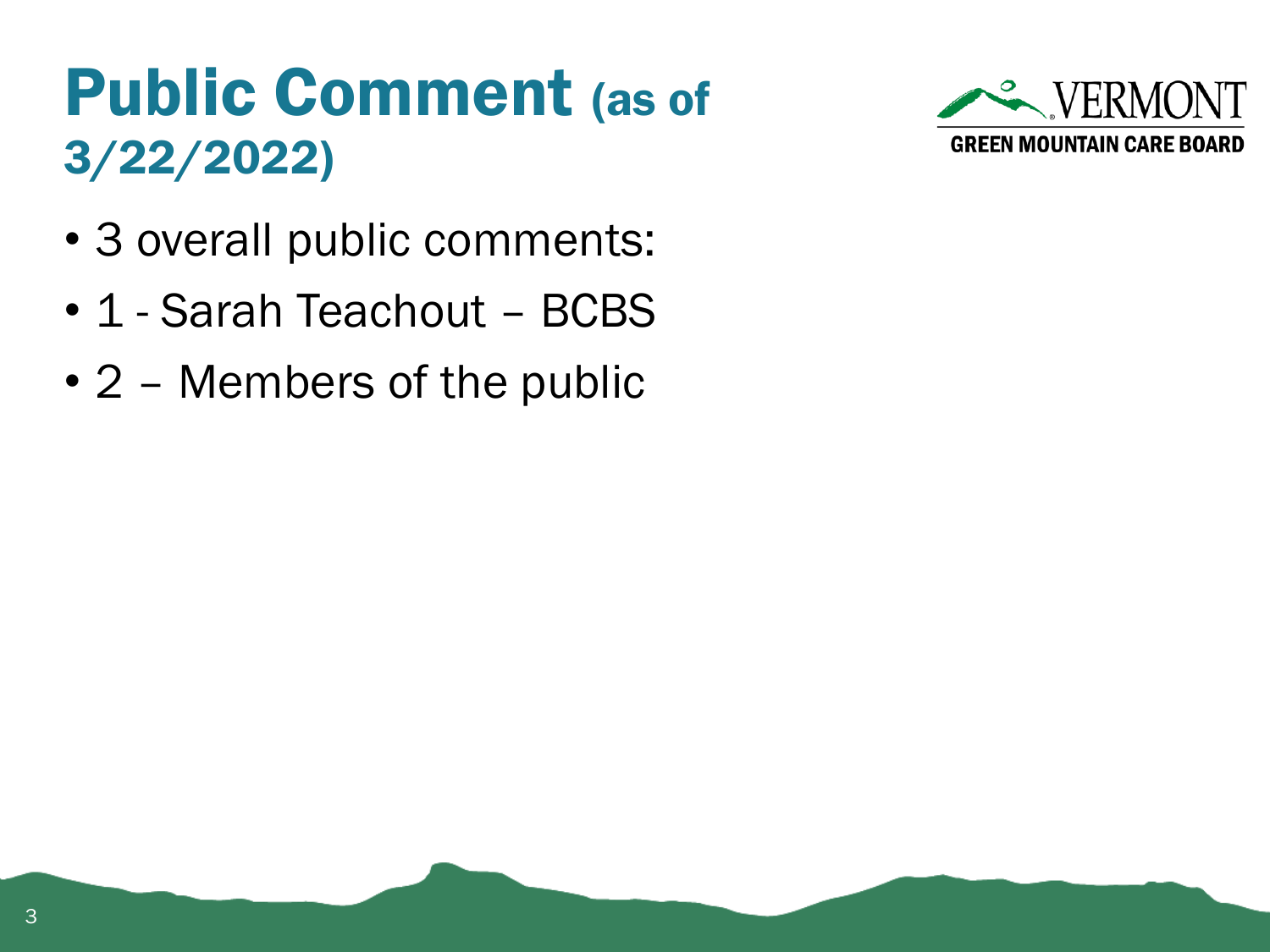# Changes from 3/16/2022



- Slides 7 and 8 have been updated to capture RRMC's total margin.
- Slide 13 looking at FY22 rate impact and 5-year average and 5-year median has been changed to capture the full effect of an approved 9% mid-year rate on the year-to-year base increase at 12.64%.
- Slide 14-16 indicate how RRMC plans to implement their requested increase on a service level and indicates where RRMC is amongst their peers on rate.
- Slide 18 was amended to capture where RRMC's current margin projection places their DSCR compared to their debt covenant threshold.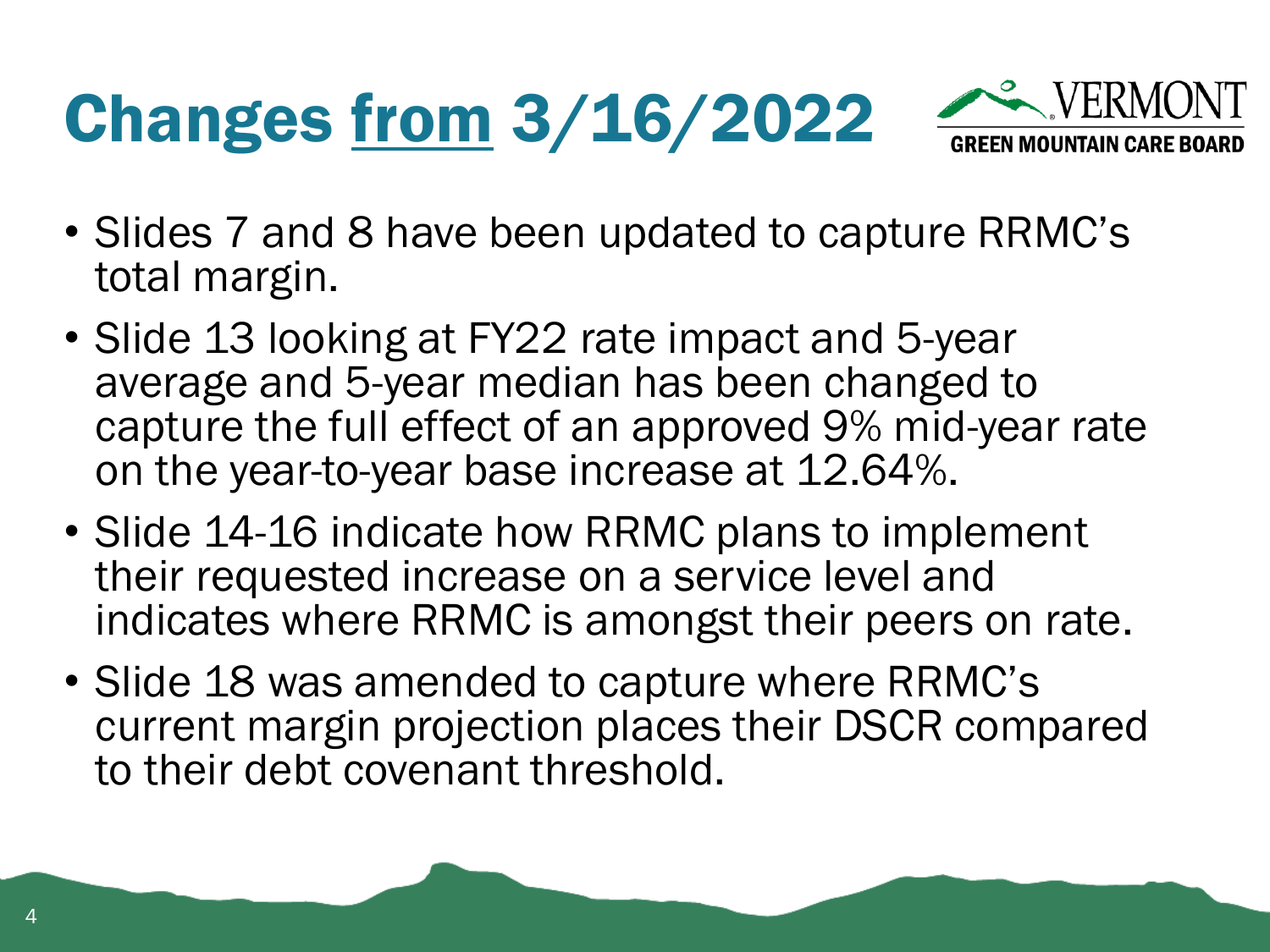## Rutland Regional Medical Center: Request for Budget Modification



- RRMC's Executive Finance Committee approved request on February 15, 2022
- RRMC submitted request on February 25, 2022
- Reason for Request
	- Unanticipated demand for services and workforce challenges in recruiting and maintaining staff.
	- These unanticipated challenges are having an adverse effect on operating expenses that are projecting to exceed approved FY22 budget by nearly \$45 million.
	- Margin erosion due to factors cited above.
- Financial Update
	- Increased demand has generated projected gross and net patient/fixed prospective payment revenues to exceed approved budget by 9% and 10.8%, respectively.
	- Other Operating Revenues are 37% over budget due to unbudgeted federal relief (\$7.4 million) which is aiding in offsetting a portion of the rising cost and constraining further margin erosion.
	- Operating Expenses driven by increased demand, workforce pressures and rising costs are projected at 15.3% over approved budget.
	- Result: Operating margin is currently projected to be -\$7.55 million, a 2.3% loss on margin, and a \$7.67 million variance from budget.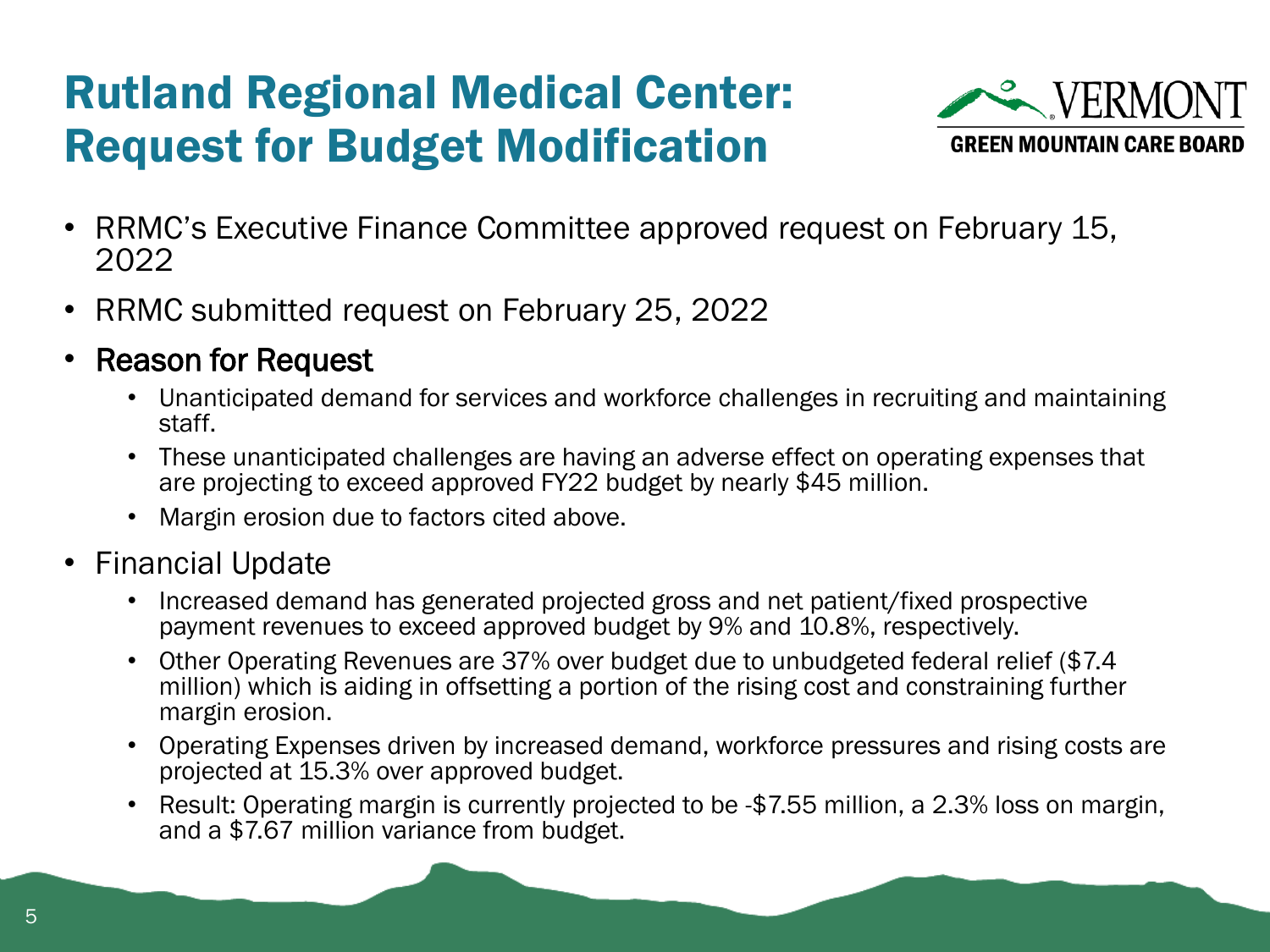## Rutland Regional Medical Center: Request for Budget Modification



- Request:
	- Requesting a 9.0% change in charge (rate) to Gross Charges for specific services from 3.64% approved in September 2021.
	- New rate to be effective April  $1<sup>st</sup>$

| Net Patient Revenue/Fixed Prospective Payment |                                               |                                     |  |  |  |  |  |  |  |
|-----------------------------------------------|-----------------------------------------------|-------------------------------------|--|--|--|--|--|--|--|
| FY2022 Approved                               | <b>FY2022 Projection without</b><br>Amendment | FY2022 Projection with<br>Amendment |  |  |  |  |  |  |  |
| \$270,4 million                               | \$299.6 million                               | \$307.0 million                     |  |  |  |  |  |  |  |

- Financial Impact
	- If approved, Total Gross Revenue impact due to rate ONLY is an increase of \$31.8 million mostly outpatient services and NPR/FPP impact over current projection is an increase of \$7.4 million. NPR value of 1% of request is roughly equal to \$822,222.
	- If approved, gross and net patient/fixed prospective payment revenues would be projected to exceed budget by 14% and 13.5%, respectively.
	- If approved, no change in projected overage of operating expenses to budget.
	- If approved, projected operating margin improvement to -\$187 thousand, a -.01% loss on margin and -\$308.7 thousand variance from approved budget.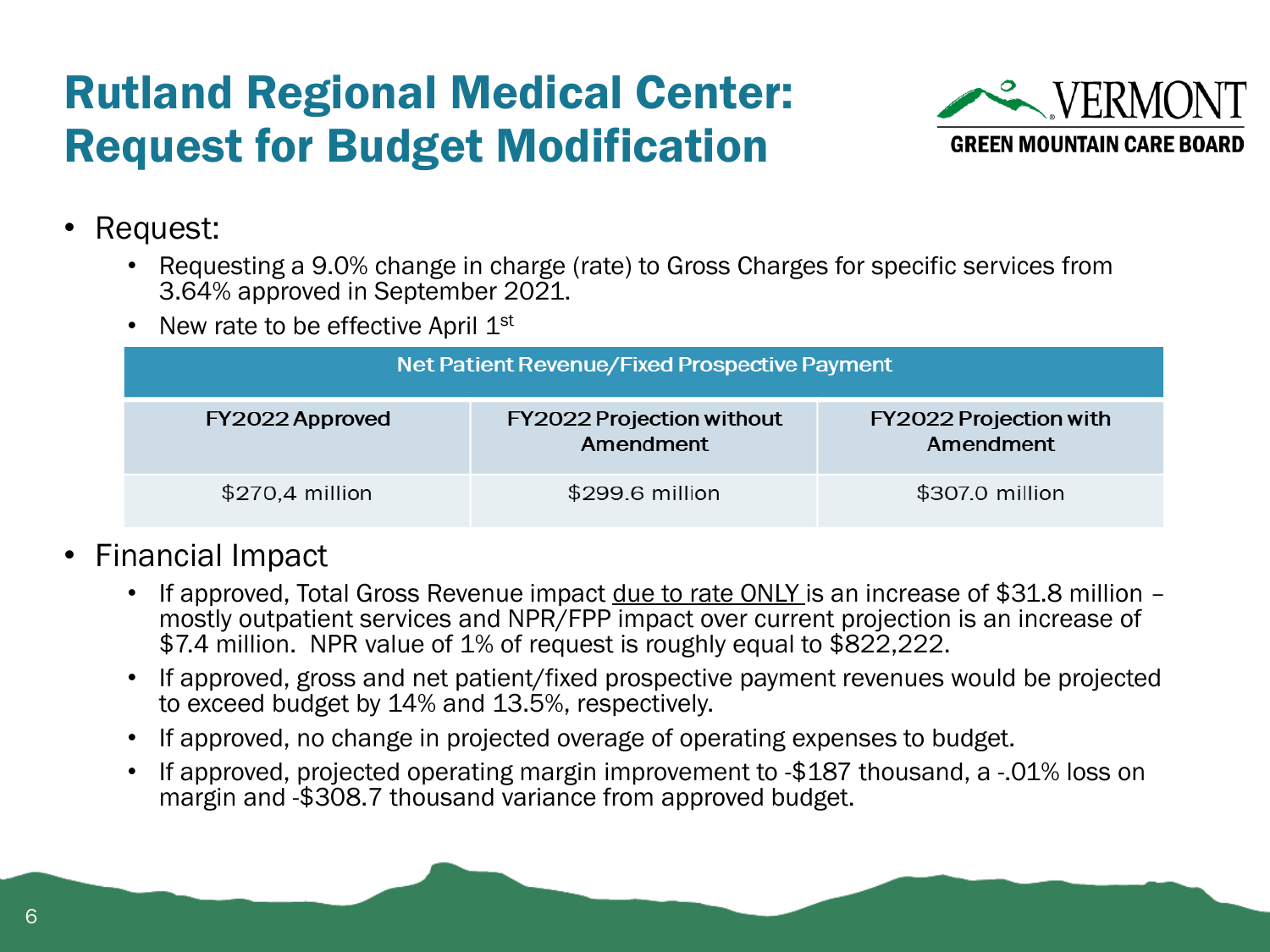## Rutland Regional Medical Center: Request for Budget Modification (revised)



**GREEN MOUNTAIN CARE BOARD** 

| <b>Rutland Regional Medical Center</b>                 |                       |                |                   |                 |                  |                               |  |  |  |  |  |  |
|--------------------------------------------------------|-----------------------|----------------|-------------------|-----------------|------------------|-------------------------------|--|--|--|--|--|--|
| <b>Claudio Fort</b>                                    | <b>Judi Fox</b>       |                |                   |                 |                  |                               |  |  |  |  |  |  |
| <b>Fiscal Year 2022 YTD Summary</b>                    |                       |                |                   |                 |                  |                               |  |  |  |  |  |  |
|                                                        | 1st Qtr. Through Dec. |                |                   |                 |                  |                               |  |  |  |  |  |  |
| <b>INCOME STATEMENT</b>                                | 2021 A                | 2022 B         | <b>2022 B YTD</b> | <b>2022 YTD</b> | <b>2022 PROJ</b> | 2022 PROJ w/<br>rate increase |  |  |  |  |  |  |
| <b>Revenues</b>                                        |                       |                |                   |                 |                  |                               |  |  |  |  |  |  |
| <b>Gross Patient Care Revenue</b>                      | \$637,836,276         | \$639,838,632  | \$159,959,658     | \$176,939,038   | \$697,541,994    | \$729,301,900                 |  |  |  |  |  |  |
| <b>Net Patient Care Revenue</b>                        | \$275,551,848         | \$271,575,178  | \$67,893,795      | \$77,042,088    | \$300,336,994    | \$307,703,770                 |  |  |  |  |  |  |
| <b>Fixed Prospective Payments and Reserves</b>         | \$456,370             | $-$1,213,808$  | $-$303,452$       | $-$ \$37,720    | -\$736,057       | $-$736,057$                   |  |  |  |  |  |  |
| <b>Net Patient Care Rev &amp; Fixed Payments &amp;</b> |                       |                |                   |                 |                  |                               |  |  |  |  |  |  |
| <b>Reserves</b>                                        | \$276,008,218         | \$270,361,370  | \$67,590,343      | \$77,004,368    | \$299,600,937    | \$306,967,713                 |  |  |  |  |  |  |
| <b>Other Operating Revenue</b>                         | \$35,347,680          | \$20,745,734   | \$5,186,434       | \$9,784,405     | \$28,470,047     | \$28,470,047                  |  |  |  |  |  |  |
| <b>Total Operating Revenue</b>                         | \$311,355,898         | \$291,107,104] | \$72,776,776      | \$86,788,773    | \$328,070,984    | \$335,437,760                 |  |  |  |  |  |  |
| <b>Total Operating Expenses</b>                        | \$304,385,835         | \$290,985,741  | \$72,746,435      | \$87,852,522    | \$335,625,075    | \$335,625,075                 |  |  |  |  |  |  |
| <b>Net Operating Income</b>                            | \$6,970,064           | \$121,363      | \$30,341          | $-$1,063,749$   | $-$7,554,091$    | $-$187,315$                   |  |  |  |  |  |  |
| <b>Non Operating Revenue</b>                           | \$28,607,927          | \$6,373,864    | \$1,593,466       | \$2,924,575     | $-$4,324,882$    | $-54,324,882$                 |  |  |  |  |  |  |
| <b>Excess (Deficit) of Rev over Exp</b>                | \$35,577,990          | \$6,495,227    | \$1,623,807       | \$1,860,826     | $-$11,878,973$   | $-$4,512,197$                 |  |  |  |  |  |  |
|                                                        |                       |                |                   |                 |                  |                               |  |  |  |  |  |  |
| <b>Income Statement Metrics</b>                        |                       |                |                   |                 |                  |                               |  |  |  |  |  |  |
| Operating Margin %                                     | 2.2%                  | 0.0%           | 0.0%              | $-1.2%$         | $-2.3%$          | $-0.1%$                       |  |  |  |  |  |  |
| Total Margin %                                         | 10.5%                 | 2.2%           | 2.2%              | 2.1%            | $-3.7%$          | $-1.4%$                       |  |  |  |  |  |  |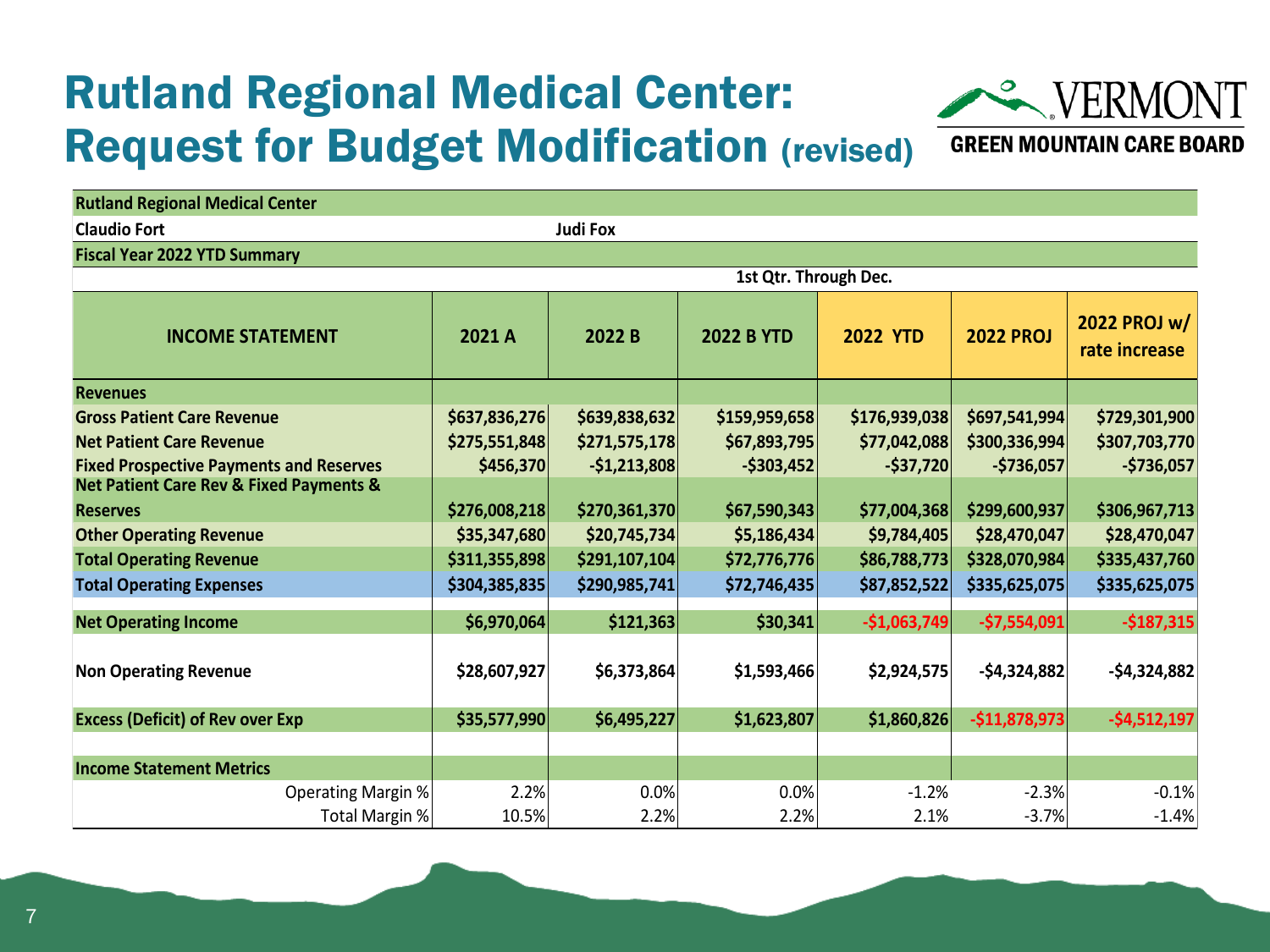## Rutland Regional Medical Center: Request for Budget Modification (revised)



### **GREEN MOUNTAIN CARE BOARD**

| <b>Rutland Regional Medical Center</b>                 |                 |               |                  |                                                              |                |                                       |                             |                                       |  |  |  |
|--------------------------------------------------------|-----------------|---------------|------------------|--------------------------------------------------------------|----------------|---------------------------------------|-----------------------------|---------------------------------------|--|--|--|
| <b>Claudio Fort</b>                                    | <b>Judi Fox</b> |               |                  |                                                              |                |                                       |                             |                                       |  |  |  |
| <b>Fiscal Year 2022 YTD Summary</b>                    |                 |               |                  |                                                              |                |                                       |                             |                                       |  |  |  |
|                                                        |                 |               |                  |                                                              |                |                                       |                             |                                       |  |  |  |
| <b>INCOME STATEMENT</b>                                | 2022B<br>2021 A |               | <b>2022 PROJ</b> | 2022 PROJ w/<br>2022 B-<br><b>2022 Proj</b><br>rate increase |                | 2022 B-<br><b>2022 Proj</b><br>w/rate | 2022 B-<br><b>2022 Proj</b> | 2022 B-<br><b>2022 Proj</b><br>w/rate |  |  |  |
| <b>Revenues</b>                                        |                 |               |                  |                                                              |                |                                       |                             |                                       |  |  |  |
| <b>Gross Patient Care Revenue</b>                      | \$637,836,276   | \$639,838,632 | \$697,541,994    | \$729,301,900                                                | \$57,703,362   | \$89,463,268                          | 9.0%                        | 14.0%                                 |  |  |  |
| <b>Net Patient Care Revenue</b>                        | \$275,551,848   | \$271,575,178 | \$300,336,994    | \$307,703,770                                                | \$28,761,816   | \$36,128,592                          | 10.6%                       | 13.3%                                 |  |  |  |
| <b>Fixed Prospective Payments and Reserves</b>         | \$456,370       | $-$1,213,808$ | $-$736,057$      | $-$736,057$                                                  | \$477,751      | \$477,751                             | $-39.4%$                    | $-39.4%$                              |  |  |  |
| <b>Net Patient Care Rev &amp; Fixed Payments &amp;</b> |                 |               |                  |                                                              |                |                                       |                             |                                       |  |  |  |
| <b>Reserves</b>                                        | \$276,008,218   | \$270,361,370 | \$299,600,937    | \$306,967,713                                                | \$29,239,567   | \$36,606,343                          | 10.8%                       | 13.5%                                 |  |  |  |
| <b>Other Operating Revenue</b>                         | \$35,347,680    | \$20,745,734  | \$28,470,047     | \$28,470,047                                                 | \$7,724,313    | \$7,724,313                           | 37.2%                       | 37.2%                                 |  |  |  |
| <b>Total Operating Revenue</b>                         | \$311,355,898   | \$291,107,104 | \$328,070,984    | \$335,437,760                                                | \$36,963,880   | \$44,330,656                          | 12.7%                       | 15.2%                                 |  |  |  |
| <b>Total Operating Expenses</b>                        | \$304,385,835   | \$290,985,741 | \$335,625,075    | \$335,625,075                                                | \$44,639,334   | \$44,639,334]                         | 15.3%                       | 15.3%                                 |  |  |  |
| <b>Net Operating Income</b>                            | \$6,970,064     | \$121,363     | $-$7,554,091$    | $-$187,315$                                                  | $-$7,675,454$  | $-$308,678$                           | $-6324%$                    | $-254.3%$                             |  |  |  |
| <b>Non Operating Revenue</b>                           | \$28,607,927    | \$6,373,864   | $-$4,324,882$    | $-54,324,882$                                                | $-$10,698,746$ | $-$10,698,746$                        | $-168%$                     | $-167.9%$                             |  |  |  |
| <b>Excess (Deficit) of Rev over Exp</b>                | \$35,577,990    | \$6,495,227   | $-$11,878,973$   | $-$4,512,197$                                                | $-$18,374,200$ | $-$11,007,424$                        | $-283%$                     | $-169.5%$                             |  |  |  |
|                                                        |                 |               |                  |                                                              |                |                                       |                             |                                       |  |  |  |
| <b>Income Statement Metrics</b>                        |                 |               |                  |                                                              |                |                                       |                             |                                       |  |  |  |
| <b>Operating Margin %</b>                              | 2.2%            | 0.0%          | $-2.3%$          | $-0.1%$                                                      | $-20.8%$       | $-0.7%$                               |                             |                                       |  |  |  |
| Total Margin %                                         | 10.5%           | 2.2%          | $-3.7%$          | $-1.4%$                                                      | $-70.0%$       | $-32.7%$                              |                             |                                       |  |  |  |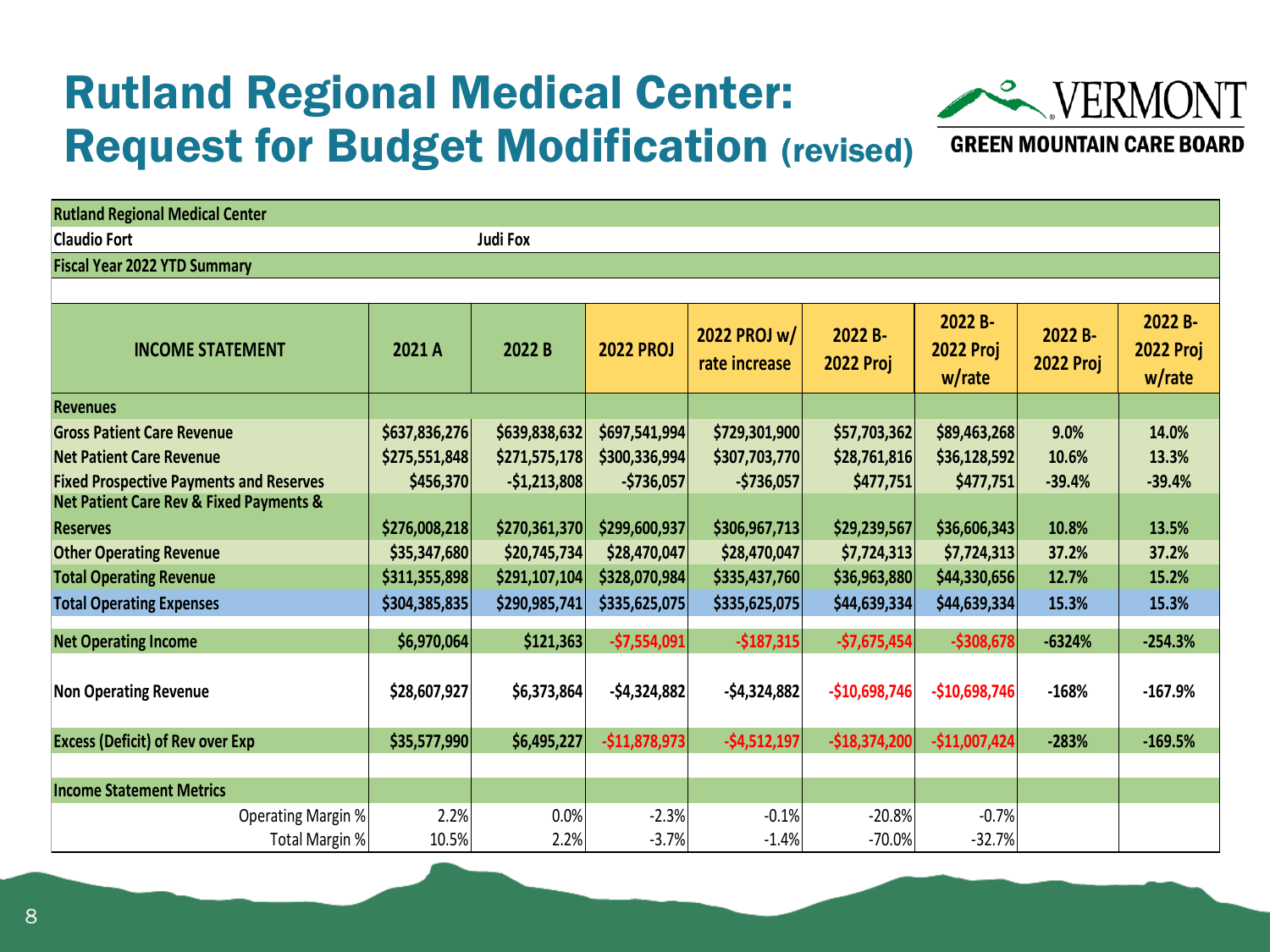## Rutland Regional Medical Center: Request for Budget Modification-Projection without rate increase



VERM

**GREEN MOUNTAIN CARE BOARD** 

9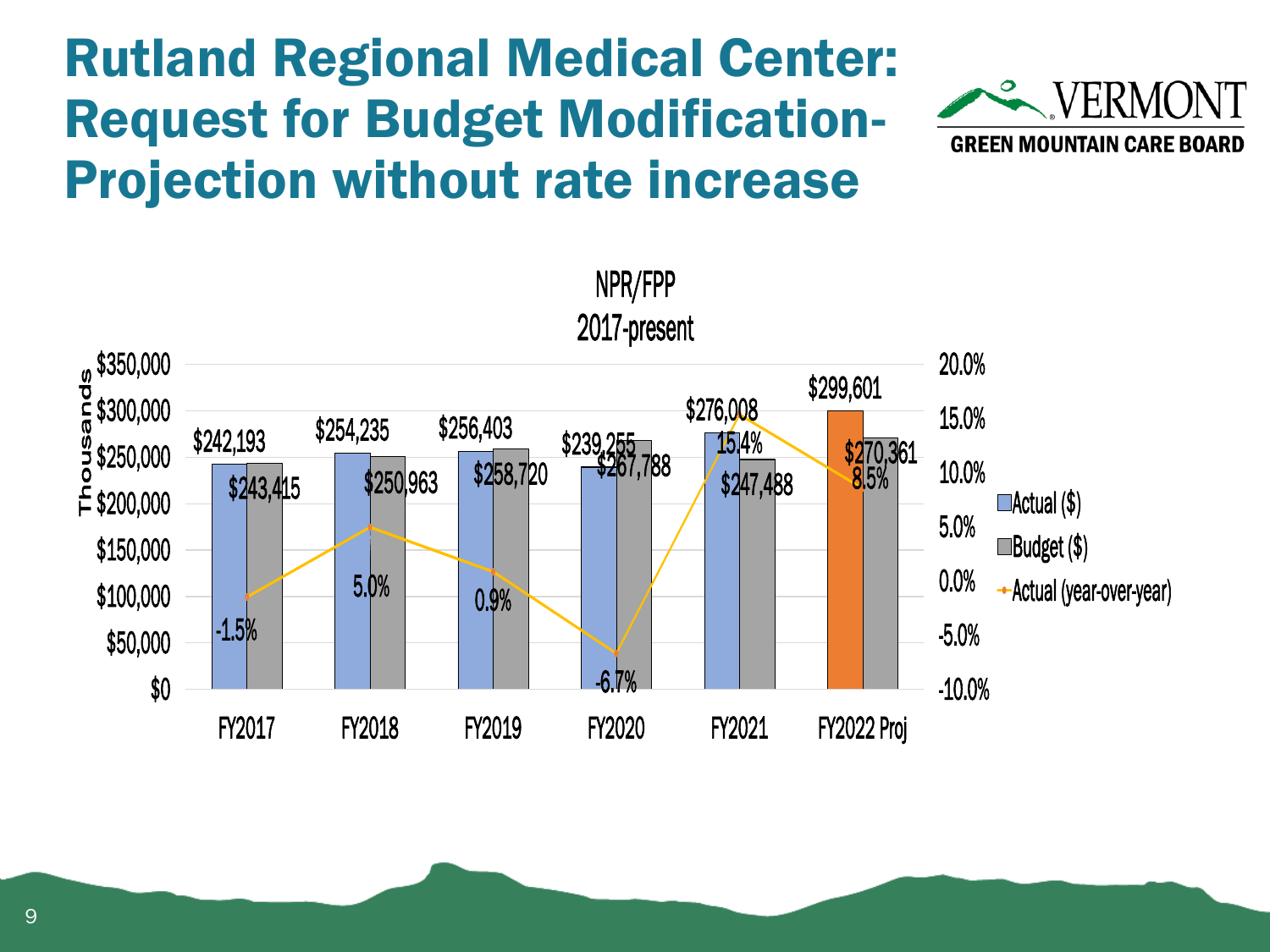## Rutland Regional Medical Center: Request for Budget Modification-Projection with rate increase

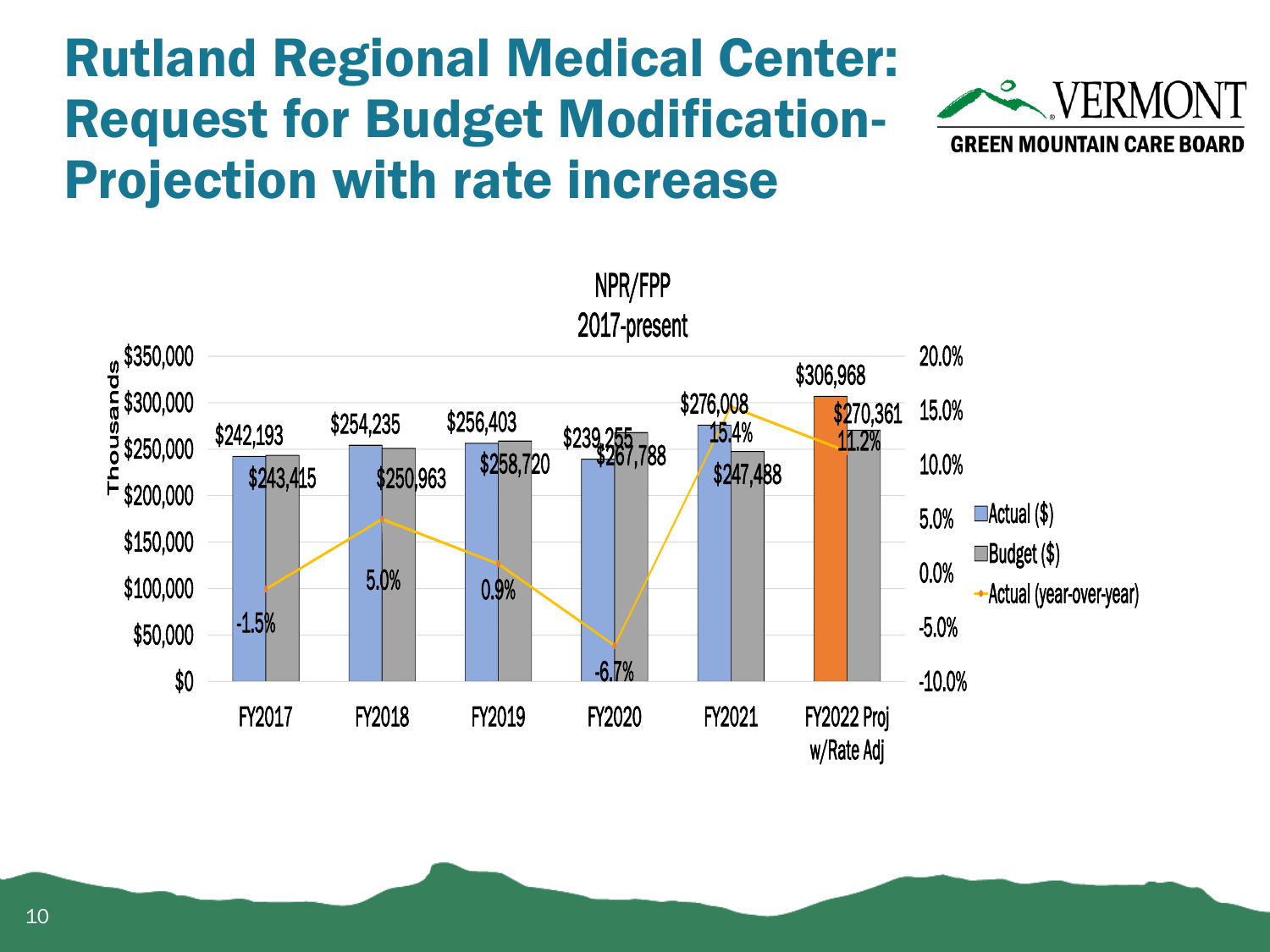## Rutland Regional Medical Center





Operating Margin

### Cash on Hand and Age of Plant

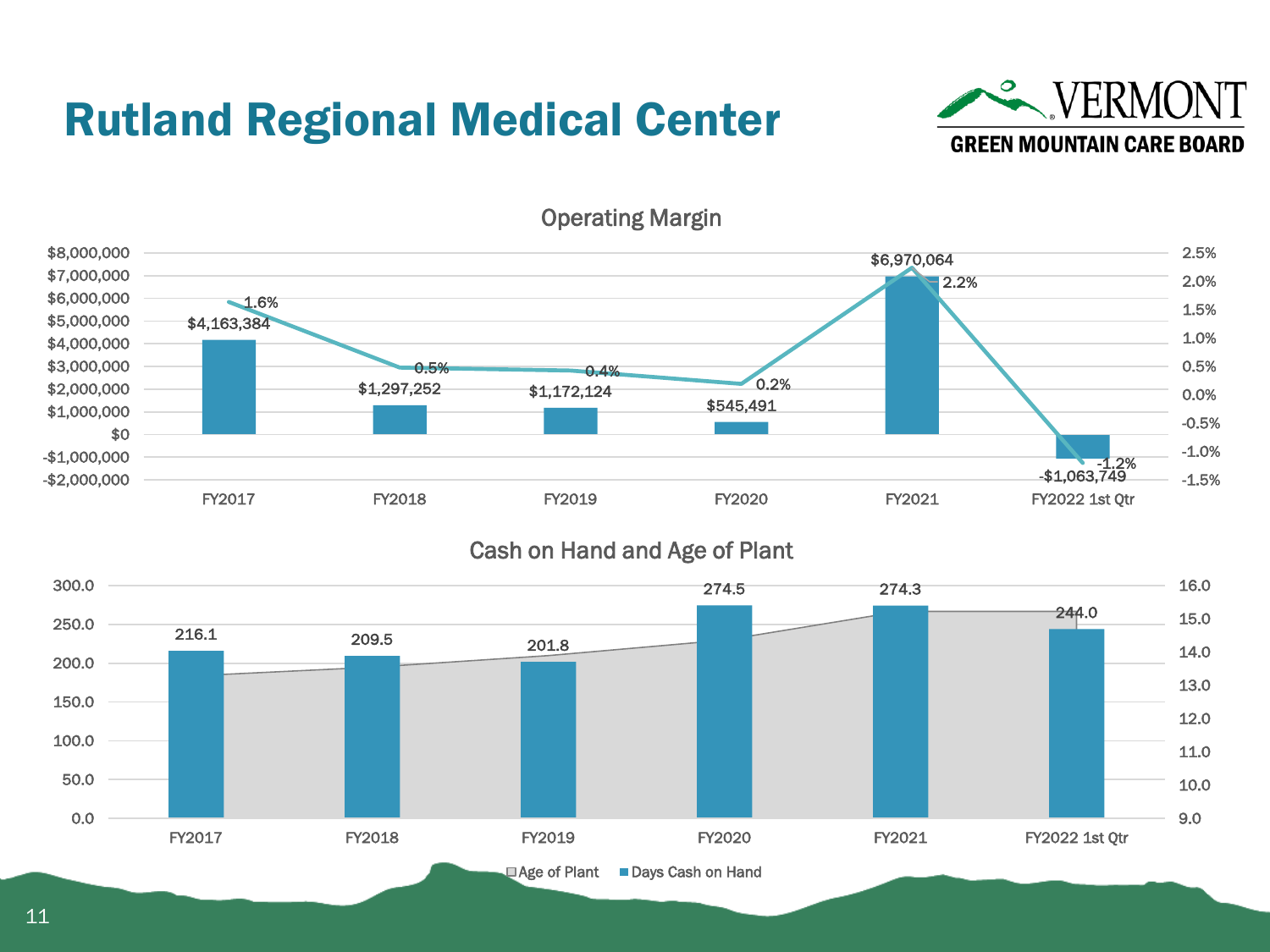# Change in Charge: 5-year Average 2018- 2022 (revised)

• As of approved FY22 budgets, RRMC 5-year avg. and 5-year med. position improved as the FY2017 -5.1% rate reduction fell off and the FY22 3.64% approved rate increase came on.





Change in Charge

\*PMC has been zero since FY2017

#### **Commercial Effective Rate**



Commercial Effective Rate 2017-2021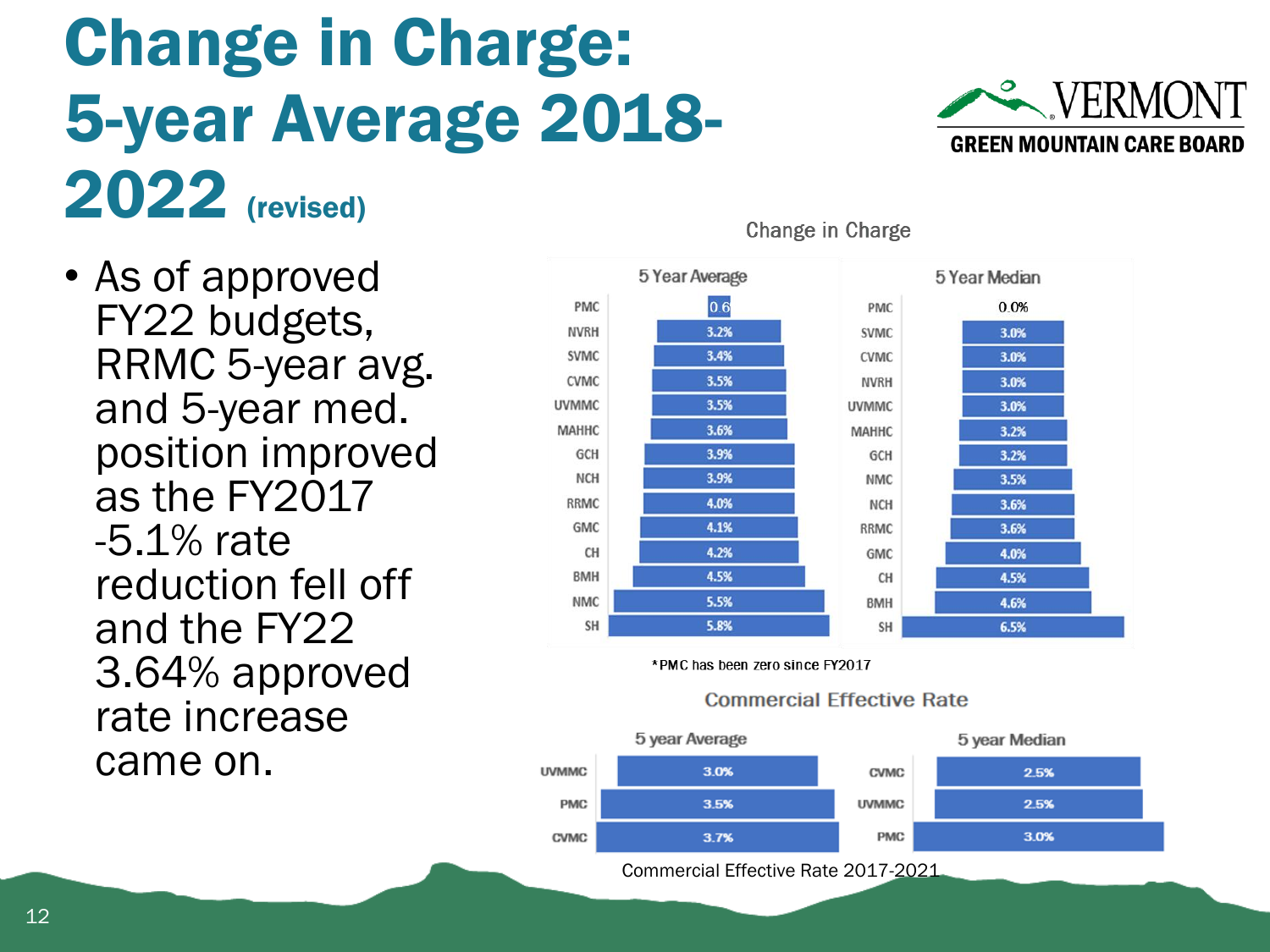# Change in Charge: (revised)



• If approved, RRMC's new 5-year average would be 5.77%, second highest of the system for FY2018- FY2022.

| <b>Original 5-Year History</b> | <b>FY2018</b> | <b>FY2019</b> | <b>FY2020</b> | <b>FY2021</b> | <b>FY2022</b> |       | 5-Year Avg.   5-Year Med. |
|--------------------------------|---------------|---------------|---------------|---------------|---------------|-------|---------------------------|
| Approved                       | 4.90%         | 2.60%         | 2.70%         | 6.00%         | 3.64%         | 3.97% | 3.64%                     |
| 5-Year w/Adjustment            | <b>FY2018</b> | <b>FY2019</b> | <b>FY2020</b> | <b>FY2021</b> | <b>FY2022</b> |       | 5-Year Avg.   5-Year Med. |
| Approved                       | 4.90%         | 2.60%         | 2.70%         | 6.00%         | 12.64%        | 5.77% | 4.90%                     |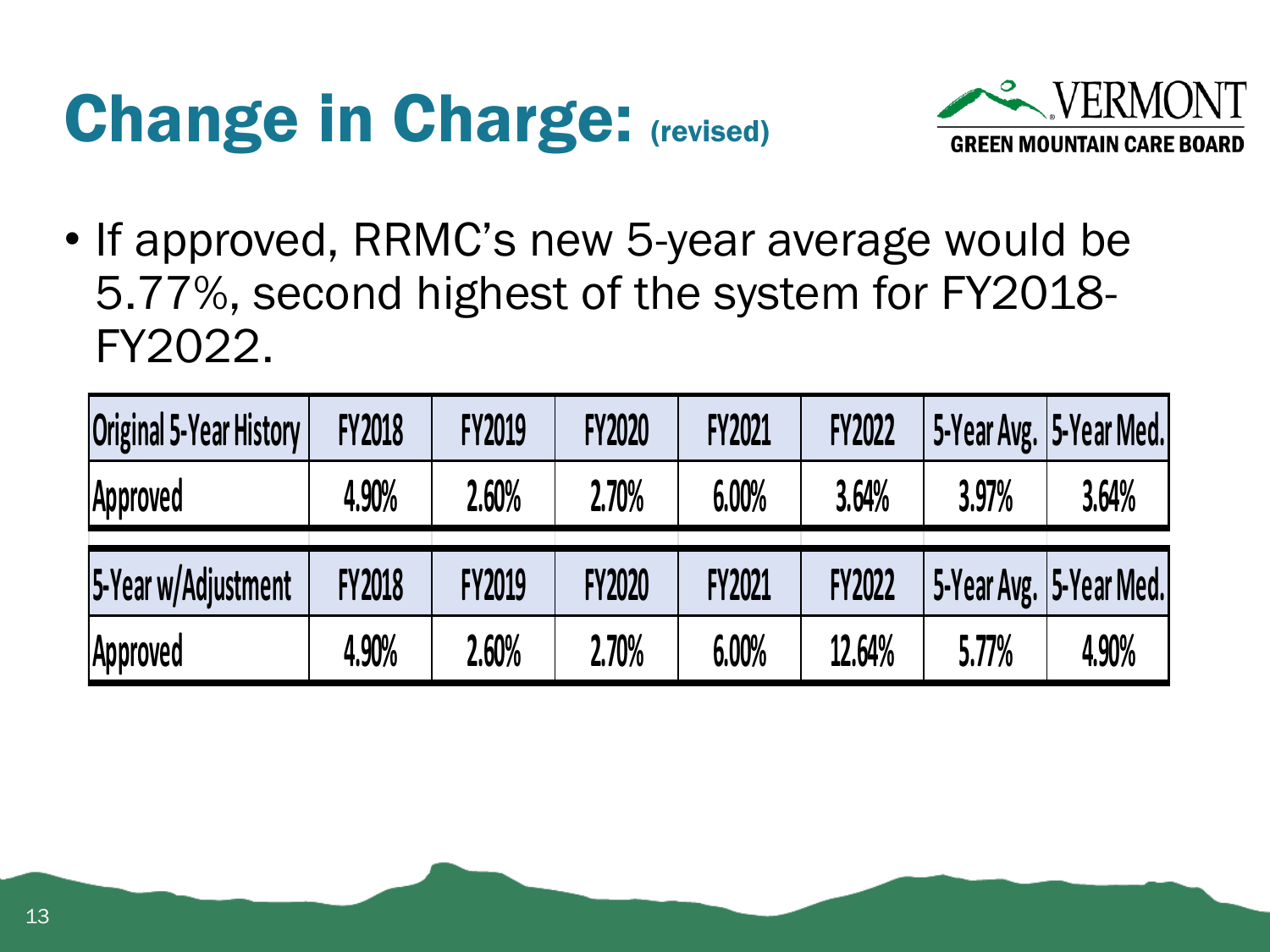## Distribution of Rate Increase\* :

The proposed rate increase will be targeted and not imposed as an overall GREEN MOUNTAIN CARE BOARD rate increase. The table below shows service areas where RRMC plans to impose the increase should we receive approval.

|                                    |                              | <b>Gross Revenue Increase</b>                      |    |            |              |              |    | <b>Net Reimbursement</b> | Percentage<br><b>Reimbursement</b> |            |       |              |              |
|------------------------------------|------------------------------|----------------------------------------------------|----|------------|--------------|--------------|----|--------------------------|------------------------------------|------------|-------|--------------|--------------|
| <b>Service</b>                     | Inpatient<br>Outpatient      |                                                    |    |            |              | <b>Total</b> |    | Inpatient                |                                    | Outpatient |       | <b>Total</b> | <b>Total</b> |
| <b>Clinic Services</b>             | \$                           | $\blacksquare$                                     | \$ | 518,350 \$ |              | 518,350      | \$ | $\star$                  | \$                                 | 176,372    | \$    | 176,372      | 34.0%        |
| <b>Diagnostic Imaging Services</b> | \$                           | 129,377                                            | \$ | 476,870    | $\mathsf{s}$ | 606,246      | \$ | 15,810                   | S                                  | 122,746    | \$    | 138,555      | 22.9%        |
| <b>Emergency Services</b>          | \$                           | 173,063                                            | \$ | 1,391,500  | \$           | 1,564,563    | \$ | 22,030                   | $\mathsf{\hat{S}}$                 | 352,258    | \$    | 374,288      | 23.9%        |
| Anesthesia                         | \$                           | 97,980                                             | \$ | 449,880    | \$           | 547,860      | \$ | 20,024                   | $\mathsf{s}$                       | 157,359    | \$    | 177,383      | 32.4%        |
| <b>Laboratory Services</b>         | \$                           | 950,182 \$                                         |    | 3,302,706  | \$           | 4,252,887    | \$ | $108,367$ \$             |                                    | 983,648    | \$    | 1,092,015    | 25.7%        |
| <b>Pharmaceutical Services</b>     | \$                           | 1,296,000                                          | \$ | 16,560,000 | \$           | 17,856,000   | \$ | $171,102$ \$             |                                    | 3,678,917  | \$    | 3,850,019    | 21.6%        |
| <b>Other DI Services</b>           | \$                           | 624,545                                            | \$ | 2,841,319  | \$           | 3,465,864    | \$ | $76,318$ \$              |                                    | 731,352    | \$    | 807,670      | 23.3%        |
| <b>Surgical Services</b>           | \$                           | 1,445,136 \$                                       |    | 1,503,000  | \$           | 2,948,136    | \$ | 316,766 \$               |                                    | 433,708    | \$    | 750,474      | 25.5%        |
| <b>Total</b>                       | \$                           | 4,716,282                                          | \$ | 27,043,624 | \$           | 31,759,906   | \$ | 730,417 \$               |                                    | 6,636,359  | ŝ     | 7,366,776    | 23.2%        |
|                                    | <b>Overall Rate Increase</b> |                                                    |    |            |              | 9.0%         |    | 15.5%                    | 24.5%                              |            | 23.2% |              |              |
|                                    |                              | \$<br>820,353.70<br><b>Net Revenue Per Percent</b> |    |            |              |              |    |                          |                                    |            |       |              |              |



\*Received from RRMC e-mail 3/21/2022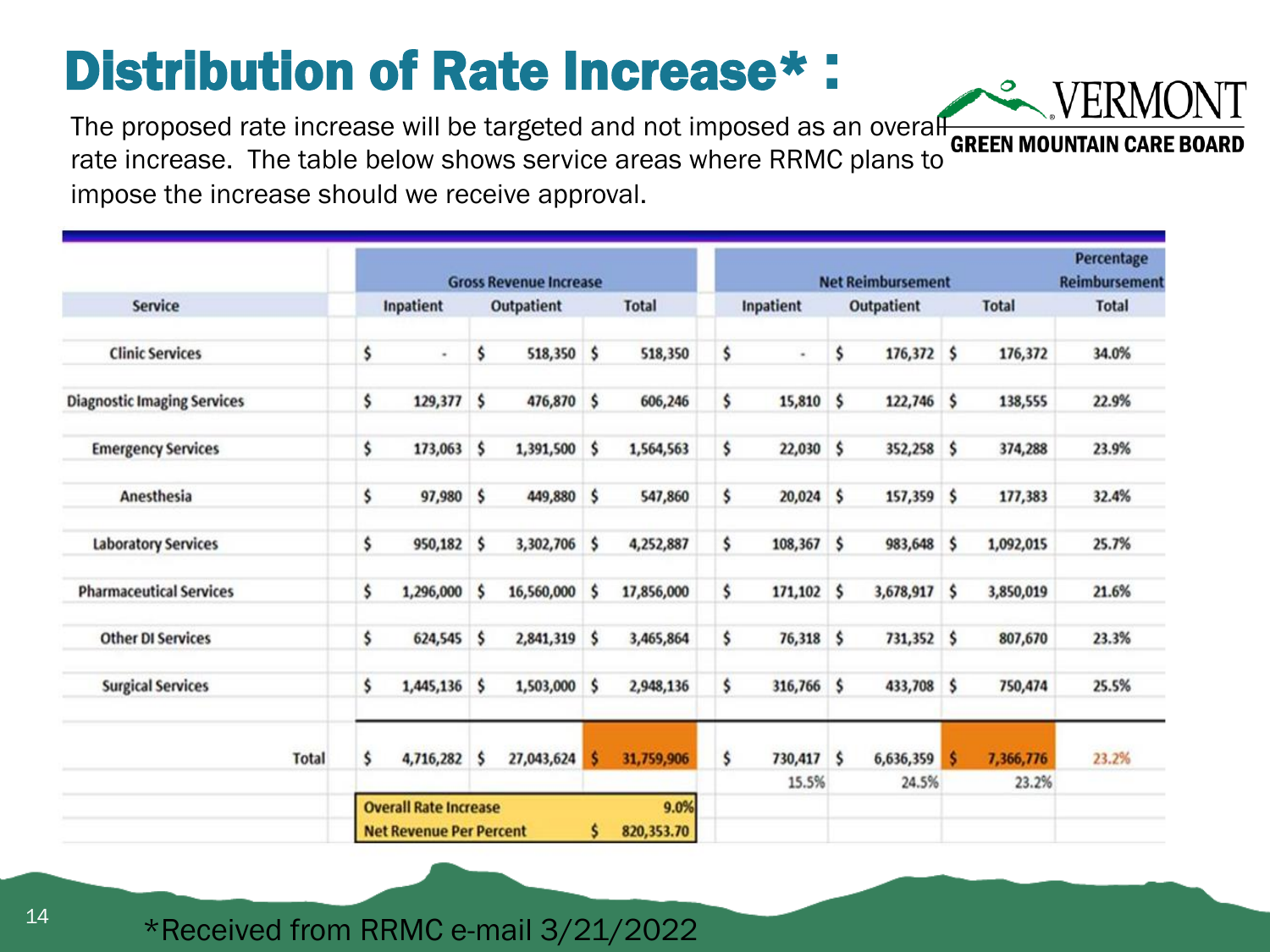# Distribution of Rate Increase\* :

The proposed rate increase will be targeted and not imposed as an overall **GREEN MOUNTAIN CARE BOARD** rate increase. The table below are samples showing RRMC's rates versus those of other hospitals.



**Top Volume MRI Rates** 

\*Received from RRMC e-mail 3/21/2022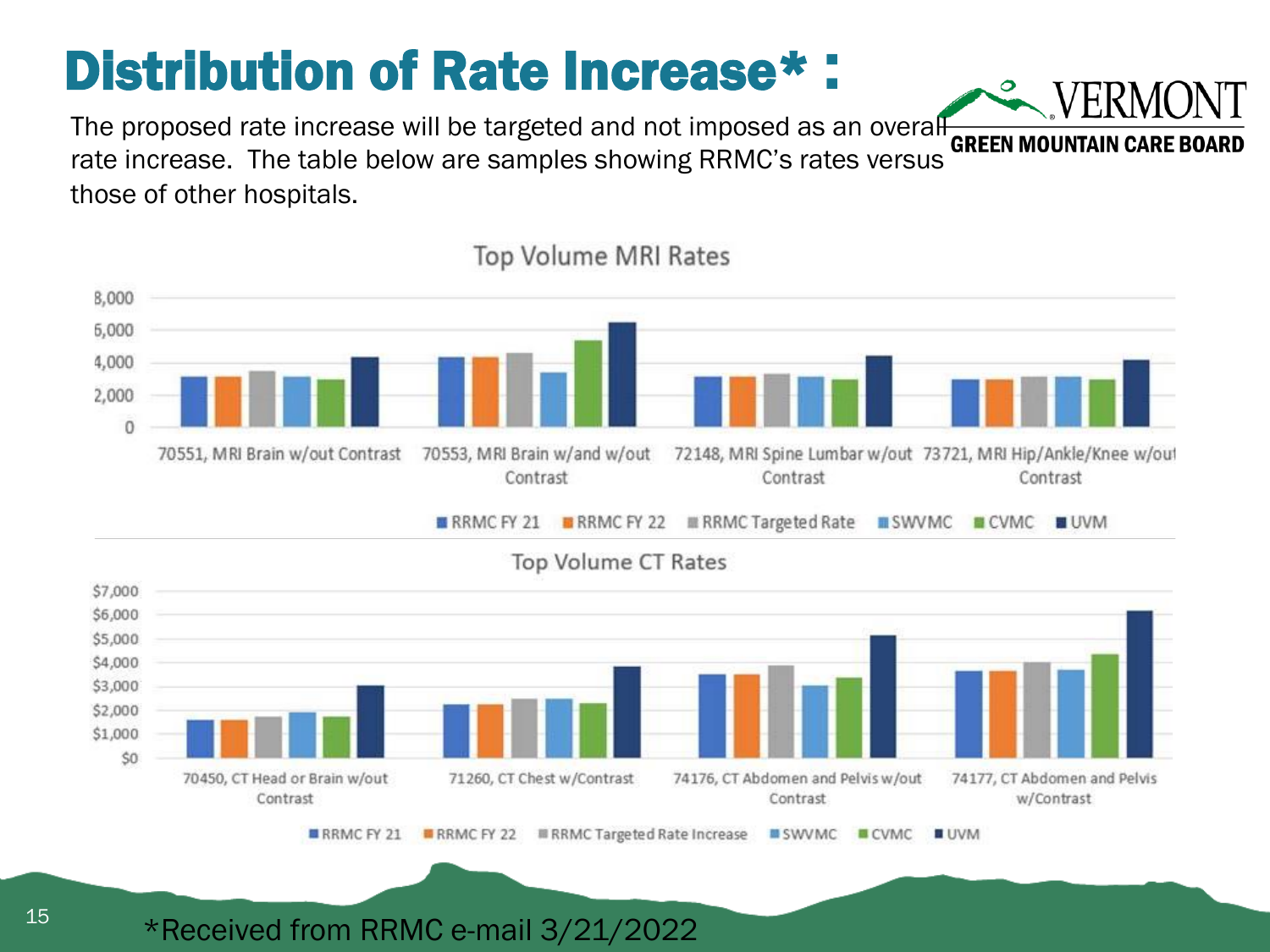# Distribution of Rate Increase\* :

The proposed rate increase will be targeted and not imposed as an overally  $\frac{1}{\sqrt{2}}$  of  $\frac{1}{\sqrt{2}}$  of  $\frac{1}{\sqrt{2}}$ rate increase. The table below are samples showing RRMC's rates versus those of other hospitals.



#### **Top Volume Lab Rates**

### **Room And Bed Rates**



### \*Received from RRMC e-mail 3/21/2022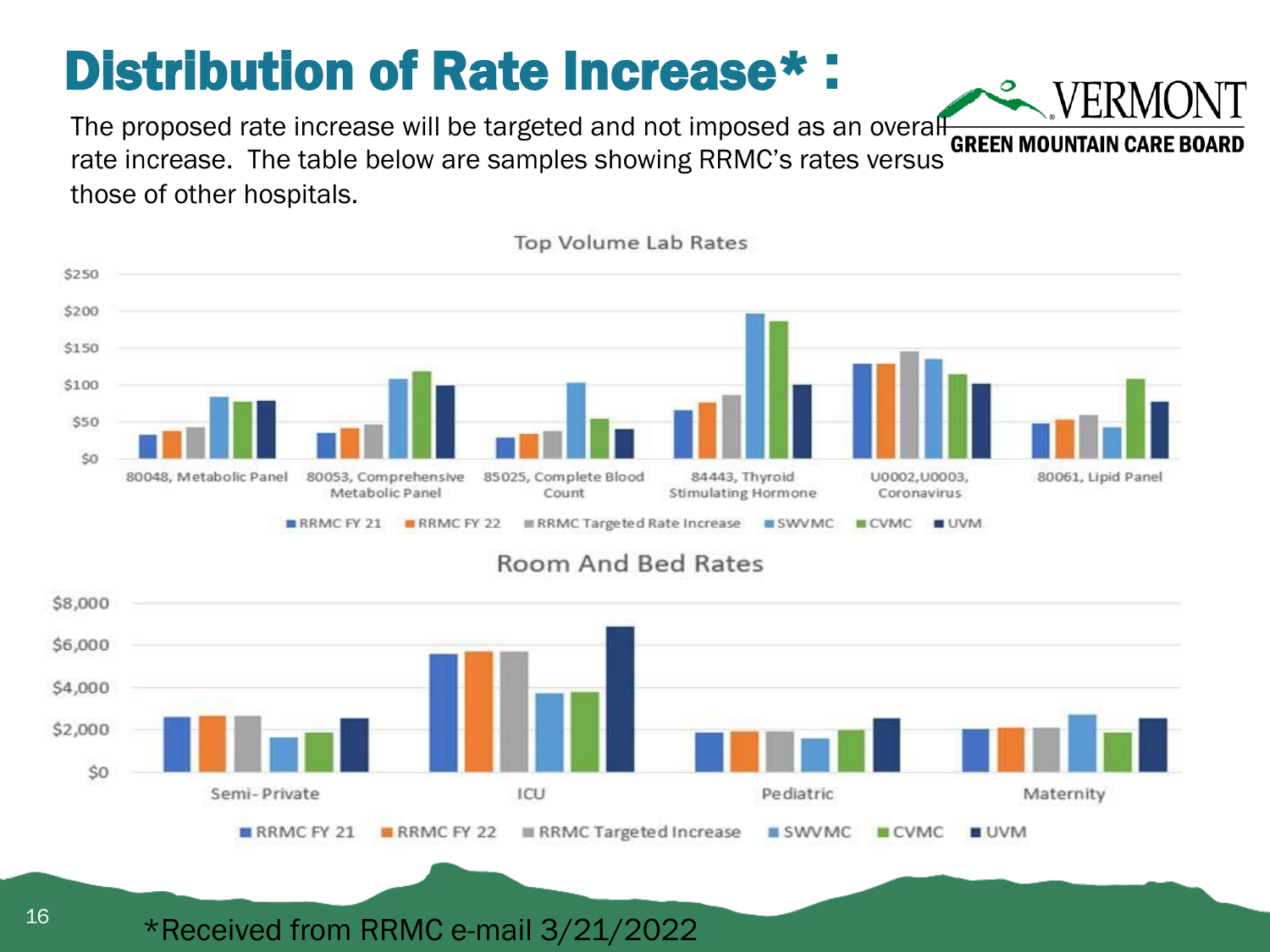## Rutland Regional Medical Center



- Did RRMC Confirm that the request is able to be implemented under third party-payer contracts?
	- Not as of the formal request letter dated February 25, 2022
- What is RRMC's contingency if not approved?
	- What is RRMC's ability to limit services to meet its budget, consistent with its obligations to provide appropriate care for all patients?
		- RRMC does not have a contingency plan. The projected losses potentially challenge RRMC's capacity to meet financial debt covenants.
		- RRMC believes the services they offer are in alignment with the community's needs. Without the rate increase RRMC may have to limit certain services which could have further utilization and cost implications as many are tied to primary care.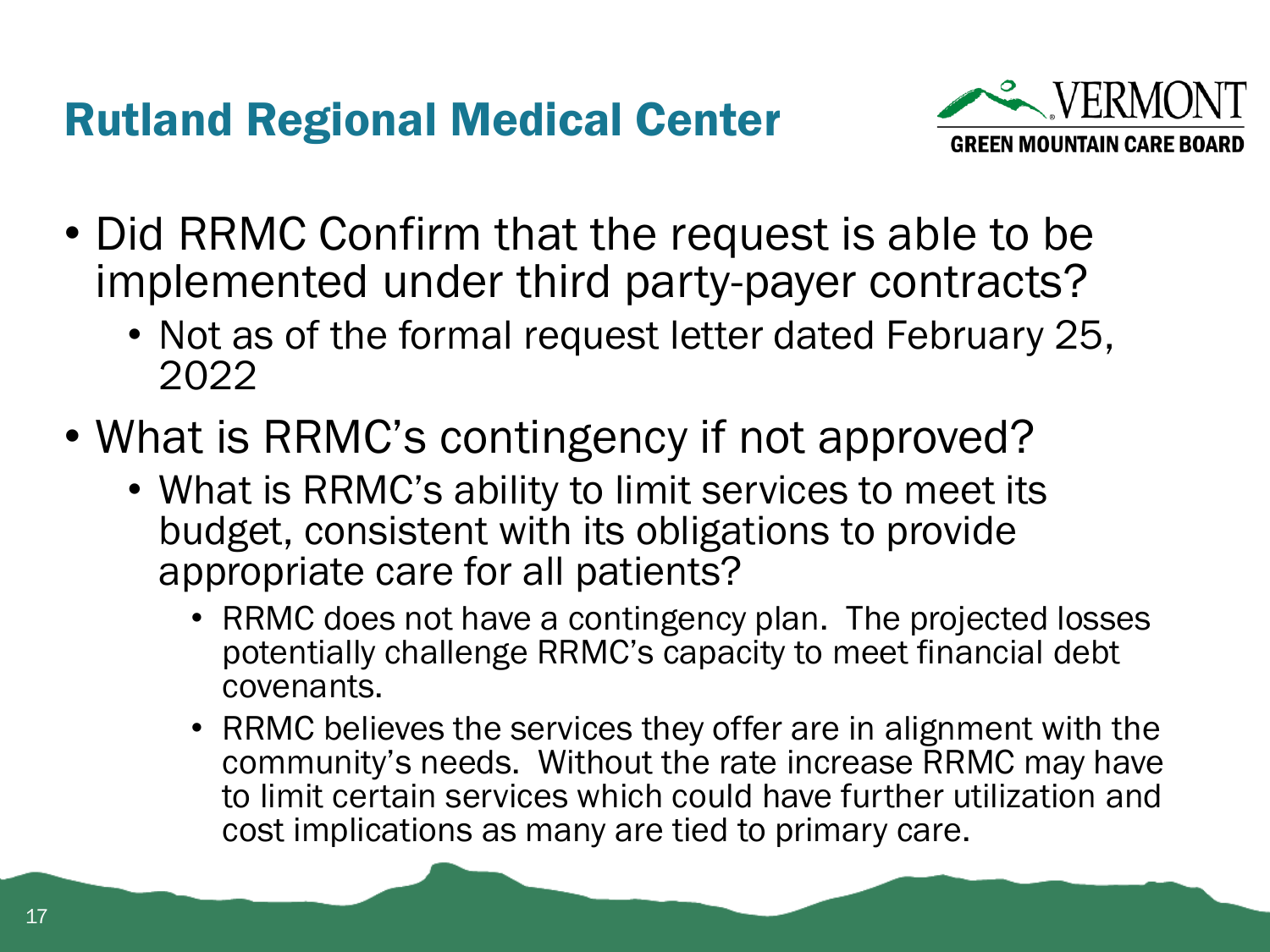### Rutland Regional Medical Center (revised)



- Does RRMC's mid-year request have any impact on any wait times issues that RRMC might be experiencing? If so, please explain.
	- No, the request is entirely due to the need to respond to inflationary costs related to workforce.
- RRMC was asked about specific financial covenant triggers relating to bond covenants.
	- The concern related to our bond covenants is specific to our projected operating loss and its impact on our Debt Service Coverage ratio. With a projected Fiscal 2022 operating loss of \$7.5 million, our debt service coverage ratio would fall to 1.79 against our bond covenant of 1.40. Should our operating loss in Fiscal 2022 drop to \$9.0 million our debt service coverage ratio would fall below 1.40.